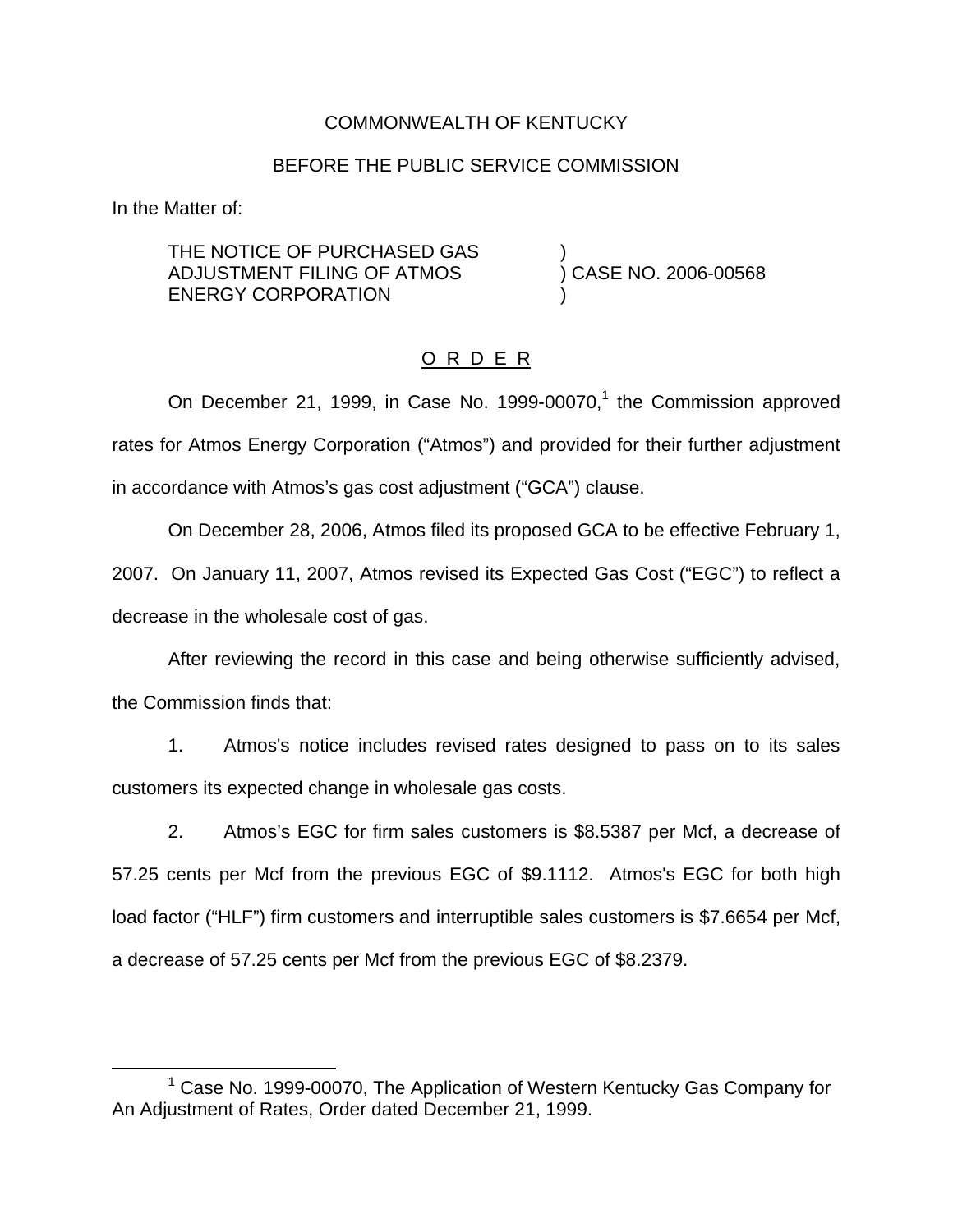3. Atmos's notice sets out no current period refund factor ("RF"). The total RF is (5.54) cents per Mcf for firm sales and HLF firm customers, and (5.54) cents per Mcf for interruptible sales customers, and represents no change from the prior refund adjustment. Atmos's notice sets out no refund adjustment for T-2 firm transportation customers or for T-2 interruptible transportation customers.

4. Atmos's notice sets out a correction factor ("CF") of 5.51 cents per Mcf, which is an increase of 36.39 cents per Mcf from the previous CF.

5. Atmos's notice sets out a Performance Based Rate Recovery Factor ("PBRF") of 5.01 cents per Mcf, which is effective from February 1, 2007 until February 1, 2008.

6. Atmos's gas cost adjustments are \$8.5885 per Mcf for firm sales customers and \$7.7152 per Mcf for HLF firm customers and for interruptible sales customers. The impact on firm sales customers is a decrease of 19.84 cents per Mcf from the previous gas cost adjustment of \$8.7869. The impact on HLF firm customers is a decrease of 19.84 cents per Mcf from the previous gas cost adjustment of \$7.9136, and the impact on interruptible sales customers is a decrease of 19.84 cents per Mcf from the previous gas cost adjustment of \$7.9136.

7. The rates in the Appendix, attached hereto and incorporated herein, are fair, just and reasonable, and should be approved for final meter readings by Atmos on and after February 1, 2007.

-2- Case No. 2006-00568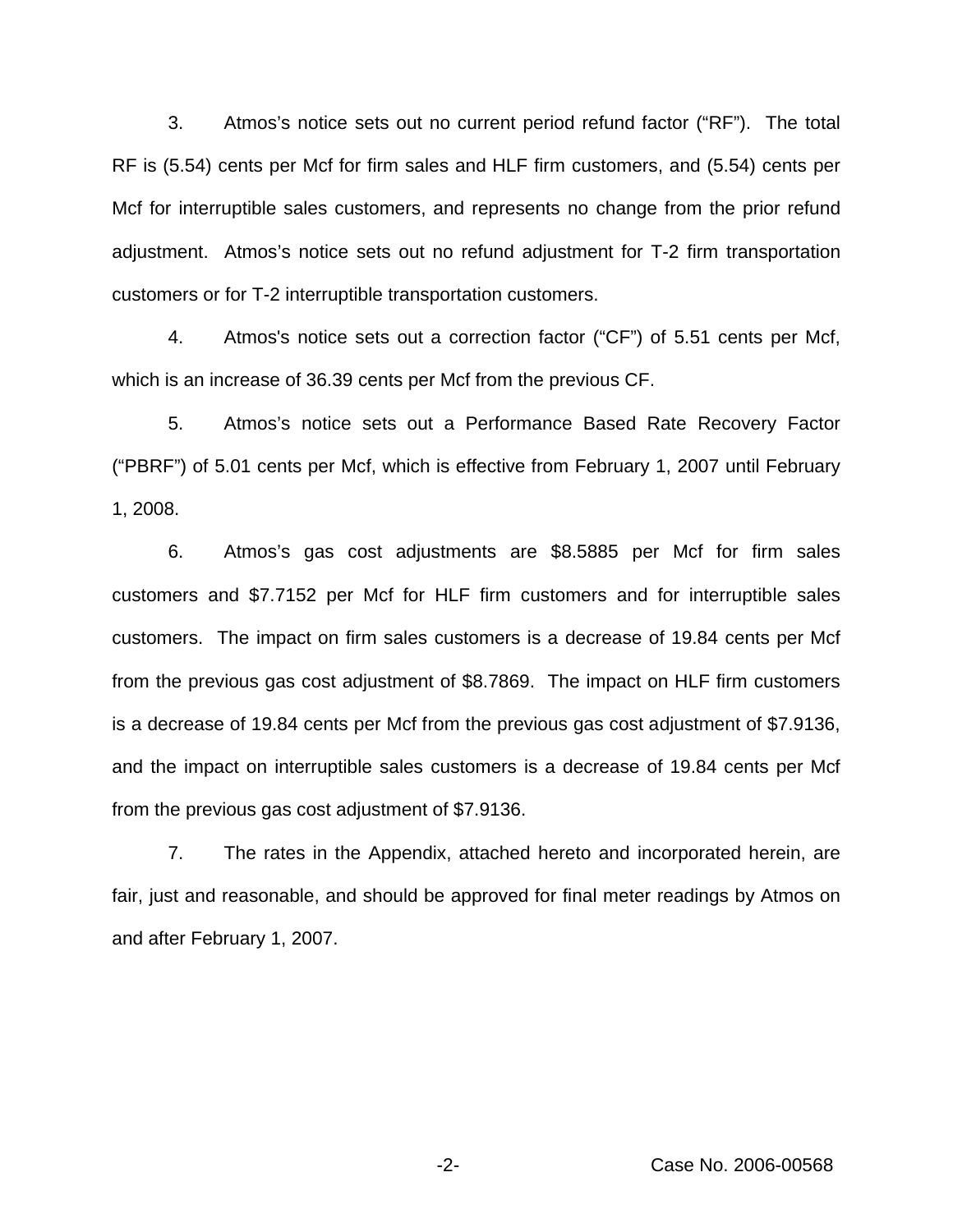IT IS THEREFORE ORDERED that:

1. The rates in the Appendix to this Order are approved for final meter readings on and after February 1, 2007.

2. Within 20 days of the date of this Order, Atmos shall file with the Commission its revised tariffs setting out the rates authorized herein.

Done at Frankfort, Kentucky, this 24<sup>th</sup> day of January, 2007.

By the Commission

ATTEST:

**Executive Director** 

Case No. 2006-00568